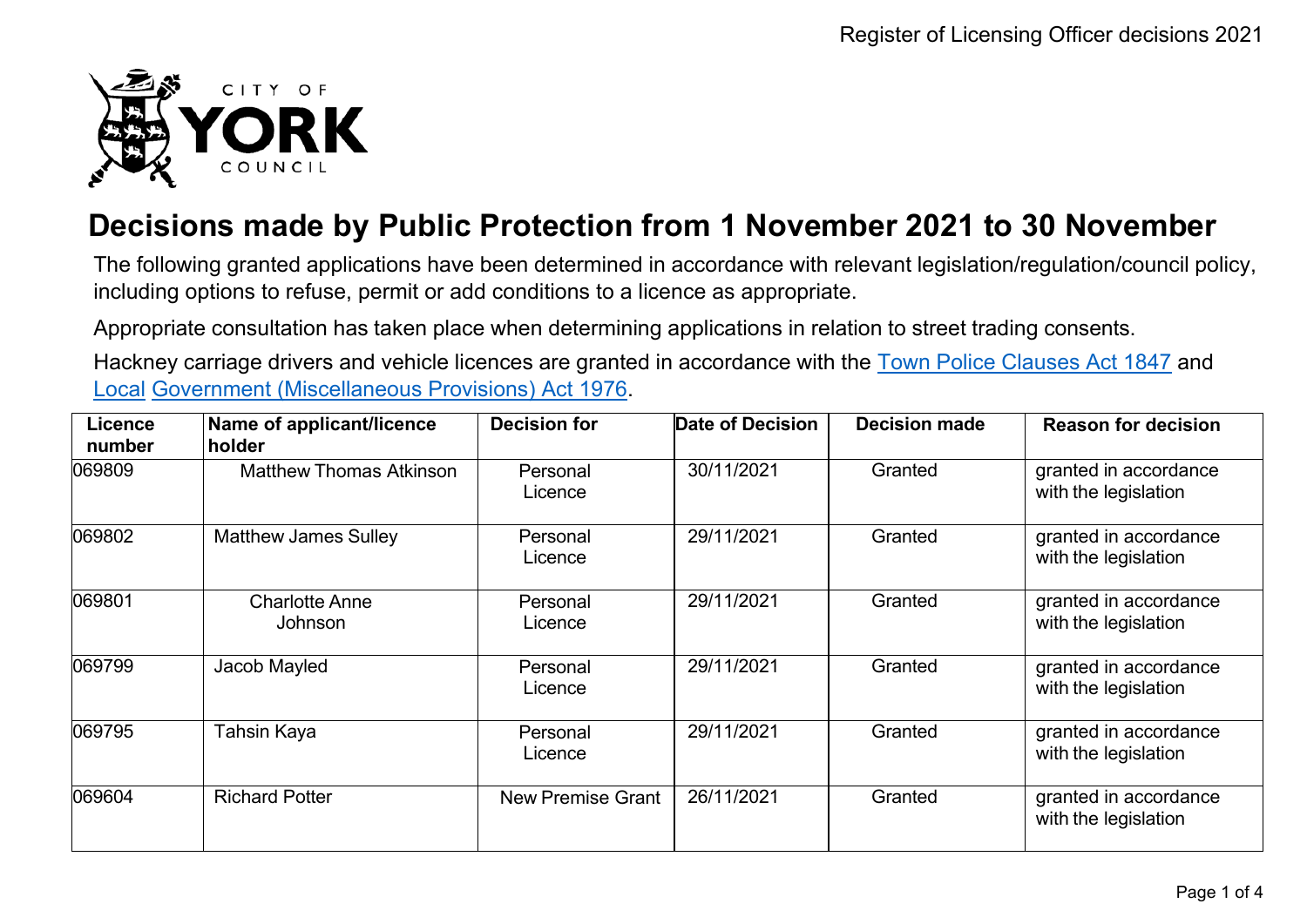Register of Licensing Officer decisions 2021

| <b>Licence</b><br>number | Name of applicant/licence<br>holder      | <b>Decision for</b>                  | <b>Date of Decision</b> | <b>Decision made</b> | <b>Reason for decision</b>                    |
|--------------------------|------------------------------------------|--------------------------------------|-------------------------|----------------------|-----------------------------------------------|
| 069591                   | The Four Alls                            | <b>New Premise Grant</b>             | 26/11/2021              | Granted              | granted in accordance with<br>the legislation |
| 069610                   | <b>Haxby Playgroups</b>                  | <b>Small Society Lottery</b>         | 26/11/2021              | Granted              | granted in accordance with<br>the legislation |
| 069780                   | James C Brown                            | Personal<br>Licence                  | 25/11/2021              | Granted              | granted in accordance with<br>the legislation |
| 225226                   | Thomas Lay                               | <b>Street Collection</b>             | 24/11/2021              | Granted              | granted in accordance with<br>the legislation |
| 069762                   | <b>Nikita Collins</b>                    | Personal<br>Licence                  | 23/11/2021              | Granted              | granted in accordance with<br>the legislation |
| 069755                   | <b>Robert Orr</b>                        | <b>Small Society Lottery</b>         | 22/11/2021              | Granted              | granted in accordance with<br>the legislation |
| 069727                   | Samantha Maskill                         | <b>Practitioners</b><br>Registration | 18/11/2021              | Granted              | granted in accordance with<br>the legislation |
| 069712                   | Peter Ridgwell                           | <b>Small Society Lottery</b>         | 17/11/2021              | Granted              | granted in accordance<br>with the legislation |
| 0225057                  | <b>Abigail Gaines</b>                    | Occasional STC (2)                   | 17/11/2021              | Granted              | granted in accordance with<br>the legislation |
| 069720                   | Friends of Bishopthorpe Infant<br>School | House to House                       | 17/11/2021              | granted              | granted in accordance with<br>the legislation |
| 0225095                  | Olena Romanyshyn                         | House to House                       | 17/11/2021              | granted              | granted in accordance with<br>the legislation |
| 0225084                  | <b>Stephen James Cluderay</b>            | <b>Static Street</b><br>Collection   | 16/11/2021              | Granted              | granted in accordance with<br>the legislation |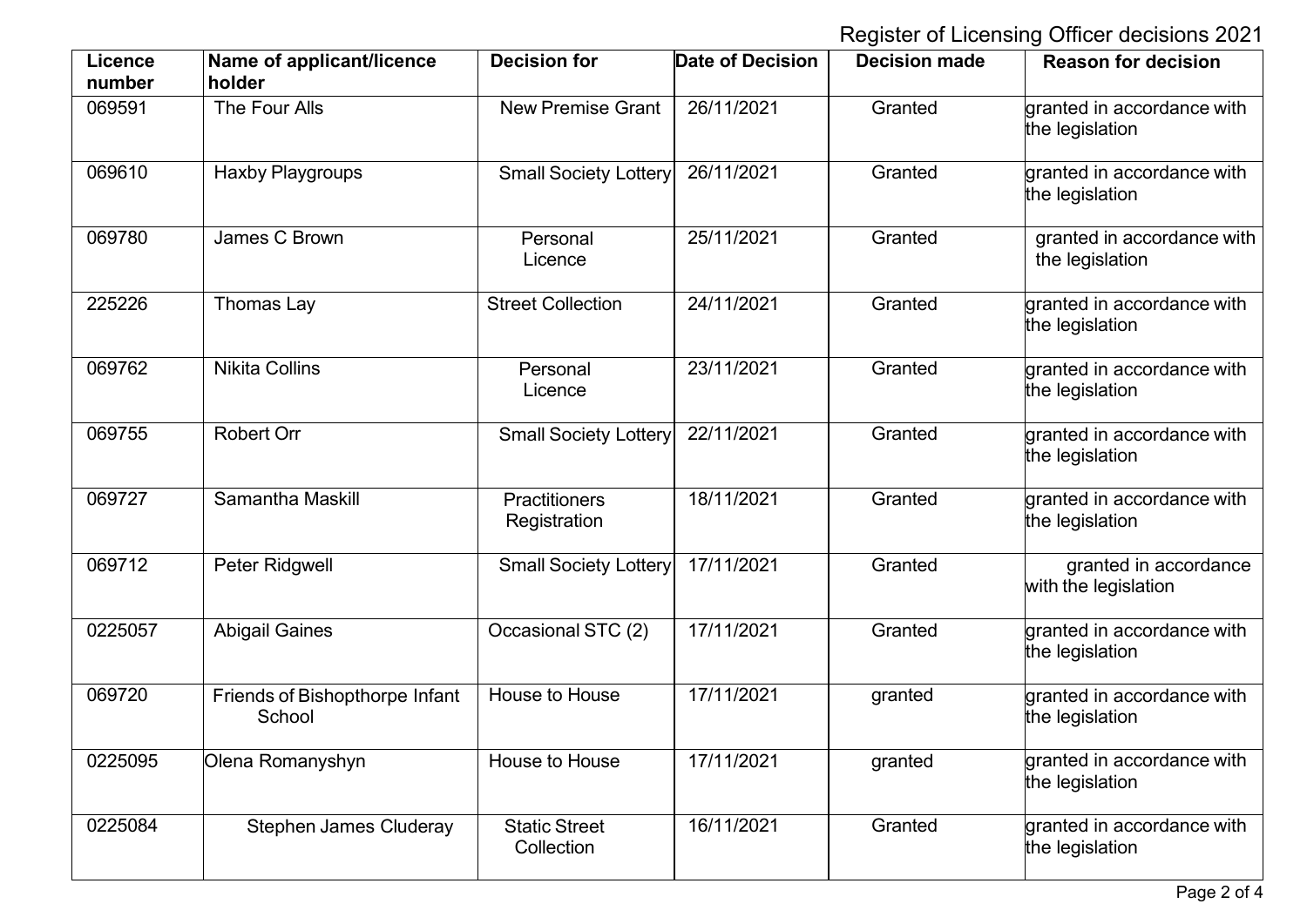Register of Licensing Officer decisions 2021

| <b>Licence</b><br>number | Name of applicant/licence<br>holder | <b>Decision for</b>                  | Date of Decision | <b>Decision made</b> | <b>Reason for decision</b>                    |
|--------------------------|-------------------------------------|--------------------------------------|------------------|----------------------|-----------------------------------------------|
| 0225062                  | Dawn Kelly Taylor                   | House to House                       | 15/11/2021       | Granted              | granted in accordance with<br>the legislation |
| 0225057                  | <b>Abigail Gaines</b>               | Occasional STC (1)                   | 15/11/2021       | Granted              | granted in accordance with<br>the legislation |
| 069486                   | Shambles Kitchen Itd                | <b>Premises Licence</b>              | 12/11/2021       | Granted              | granted in accordance with<br>the legislation |
| 069694                   | <b>Helen Victoria Morritt</b>       | <b>Premises</b><br>Registration      | 11/11/2021       | Granted              | granted in accordance with<br>the legislation |
| 069691                   | <b>Helen Victoria Morritt</b>       | <b>Practitioners</b><br>Registration | 11/11/2021       | Granted              | granted in accordance with<br>the legislation |
| 069678                   | Victoria Rebecca Lee                | Personal<br>Licence                  | 10/11/2021       | Granted              | granted in accordance<br>with the legislation |
| 069655                   | Stacie Jackson-Ross                 | <b>Small Society Lottery</b>         | 08/11/2021       | Granted              | granted in accordance with<br>the legislation |
| 069660                   | Louise Walding                      | Practitioners<br>Registration        | 08/11/2021       | Granted              | granted in accordance with<br>the legislation |
| 069656                   | <b>Concept Business Centre</b>      | Premise<br>Registration              | 08/11/2021       | Granted              | granted in accordance with<br>the legislation |
| 069655                   | <b>Stacie Jackson-Ross</b>          | <b>Small Society Lottery</b>         | 08/11/2021       | Granted              | granted in accordance with<br>the legislation |
| 069632                   | <b>Callum Brunton</b>               | Personal<br>Licence                  | 02/11/2021       | Granted              | granted in accordance with<br>the legislation |
| 069631                   | Yasmine Hammadache                  | Personal<br>Licence                  | 02/11/2021       | Granted              | granted in accordance with<br>the legislation |